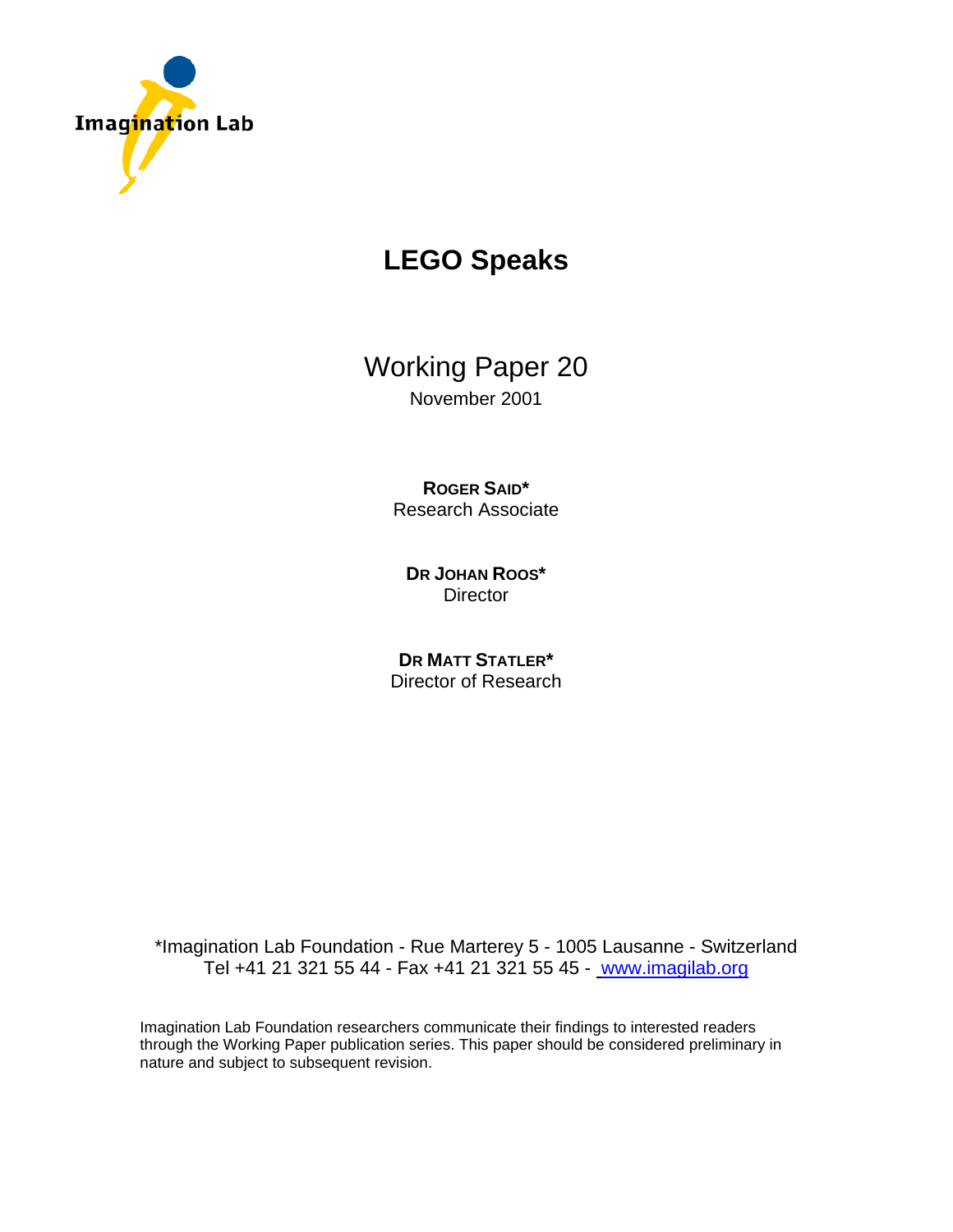## I. Introduction: LEGO speaks!?

Novelist Douglas Coupland has pointed out that familiarity with LEGO materials seems to be a common denominator among digerati in the Silicon Valley (1996). He notes, for instance, that LEGO appears to have clear 'linguistic connections' that make it particularly appealing to computer 'geeks,' who are comfortable with complex assembly languages. Coupland claims summarily that: "[i]t is safe to say that LEGO is a potent three-dimensional modeling tool and *a language in itself*" (ibid, 1994; italics added). The purpose of this paper is explore this extraordinary proposition, namely, that the branded global phenomenon called "LEGO" might be considered "a language."

Our exploration consists of answering a series of elemental questions having to do with the idea of "language." We begin by presenting some anecdotal evidence supporting the idea that LEGO enjoys widespread adult use around the world. We then analyze the proposition that it is "a language," organizing our analysis into three parts. First, we use semiotic theory to analyze LEGO as a grammar as well as a system of signs, demonstrating that the practically infinite combinability of its elements allows it to carry both spatial metaphors and temporal indices. Second, we identify multimodality and modularity as the distinguishing characteristics of the LEGO medium that provide it with significant, affective potency. We then demonstrate that the pragmatic benefits of LEGO include its capacity to provide multiple channels for expression and intensive interaction between adults. Finally, we speculate regarding how this capacity might be used more effectively among adults and we point to a series of other associated areas where future research might be carried out.

### Adult Builders

1

Over the past 60 years, global sales of LEGO bricks have topped 320 billion roughly the equivalent of 52 LEGO bricks for each of the world's 6 billion inhabitants<sup>1</sup> - and in 2000, Fortune magazine and the British Association of Toy Retailers voted LEGO "Toy of the Century." At first consideration, this popularity would seem to depend on the approximately 300 million children who are the primary market of the LEGO company. But interestingly, the studded bricks appear to have become increasingly popular among adults for construction and communication purposes. Indeed, a September 2002 Google search indicates that 1.2 million websites<sup>2</sup> refer to the use of LEGO materials.<sup>3</sup>

<sup>&</sup>lt;sup>1</sup> The first version of the LEGO bricks was invented in 1949 and named "Automatic Binding Bricks". Until then there was no play *system*, only individual toys. The current brick type appeared in 1958 and replaced the Automatic Binding Bricks. The new type of coupling (stud and tube) made constructions far more stable and allowed more combinations. The brick was also patented in 1958. A 8 stud brick  $(2x4)$  measures 9,6 x 32 x 16 mm with a volume of 4.9152 cm<sup>3</sup>.

<sup>&</sup>lt;sup>2</sup> A number of the sites in question are devoted to sharing and discussing historical and current products, but beyond this niche there is a vast array of sites devoted to sharing imaginative LEGO constructions created by men and women

around the world. For instance, Avalonnia is a French language fantasy world where places and people are illustrated using LEGO constructions to encourage story telling and role play by adults (www.avalonnia.net). Other sites feature short and full length amateur movies in which the setting and characters consist of LEGO bricks and mini figures - one site calls this genre the "art of animating plastic bricks" (www.brickfilms.com). On yet another site we learn about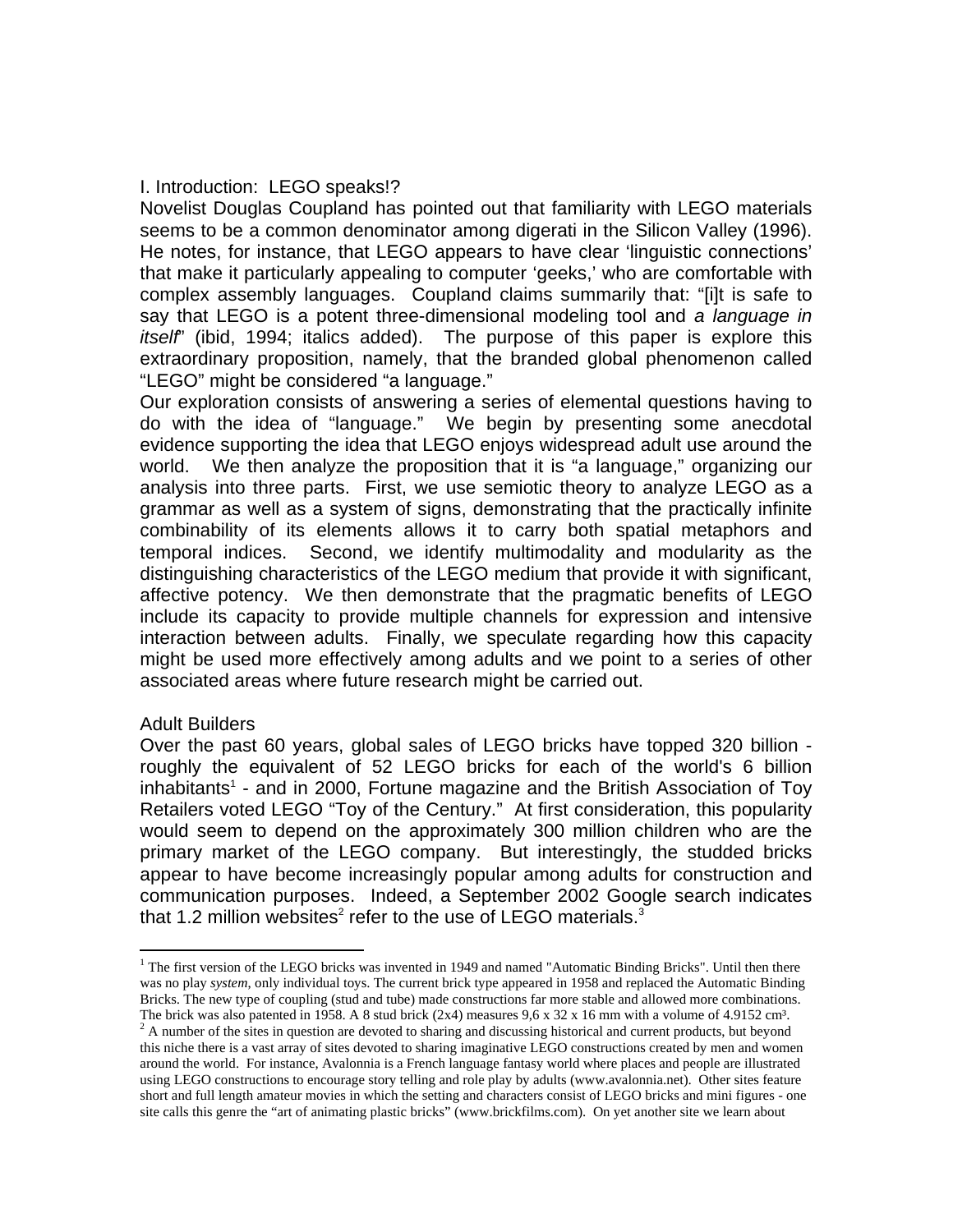Interestingly, some websites explicitly discuss the use of LEGO materials as a 'language.' Witness this statement from a language teacher:

*"I teach simple, compound, and complex sentences and the subsequent punctuation by using LEGO [bricks]. I assign each colored/sized block a name (clauses, conjunctions, semi-colons, commas, and so on). The students begin to visualize and manipulate sentences as building blocks. I emphasize that no structure could hang together with only on size of brick stacked upon one another without proper connections" (http://teachers.net/lessons/posts/2641.html).* 

Such a direct reference to the very nature and structure of language brings us to the main point, namely the degree to which LEGO can be considered a language. In order to evaluate this point, a series of elemental, basic questions have to be addressed: Can individual LEGO bricks be understood as analogous to a 'vocabulary'? Can the rules for assembling the bricks be understood as a 'grammar'? Could this LEGO vocabulary and grammar, coupled with the capacity of a group of separate elements to appear on a higher level of scale as a unified whole, constitute a 'language' that effectively communicates meaningful ideas? More generally, if we take the anecdotal evidence at face value, how exactly *do* LEGO bricks speak to adults? What makes the LEGO medium distinct from other media that are used to communicate ideas? What practical benefits recommend LEGO as a medium for communication? Finally, if LEGO can serve as effectively as some claim it can, where might its use by adults be explored more deliberately? Indeed, what is the ultimate potential of LEGO to speak to adults? With these questions to frame our analysis, we can begin to evaluate this proposition in a more controlled fashion.

### II. How do LEGO materials speak?

*Our attempt to inquire in what way, and to what extent LEGO materials can 'speak' or carry meaning begins with a semiotic analysis of their grammar and status as signs. In principle, a grammar specifies how a set of basic units can be composed together to form a bigger unit. In particular, it specifies a set of constraints on possible compositions, thereby distinguishing legal from illegal compositions. Such constraints are quantitative – specifying if a unit is allowed to appear in a composition – or contextual – specifying when a unit is allowed to appear in a composition. If there were no such constraints, that is, if the basic units of a language could be arranged together any way, then there could be no meaning from the combinations (just consider randomly rearranging the eleven words in this simple sentence).* 

Now, combinability is the very essence of LEGO materials – bricks or other kinds. The number of possible combinations is no less stunning than the amount of sentences there can be in English. With six eight-studded bricks alone there are 102'981'500 possible combinations – and that calculation assumes that all

 <sup>&</sup>quot;Brikswars," where teams of players use room-sized landscape of LEGO constructions to play out team-based battles between armies of mini figures. One participant observer of such a battle is quoted as saying: "Once again we all had a fantastic time. There were smiles, laughs, and in the end tears" (www.nelug.org/bw063001/).

<sup>&</sup>lt;sup>3</sup> No matter what they feature, these unofficial sites are endorsed or sponsored by the originator of the polyvalent bricks, the LEGO Company, which is also often prominently mentioned on the home pages.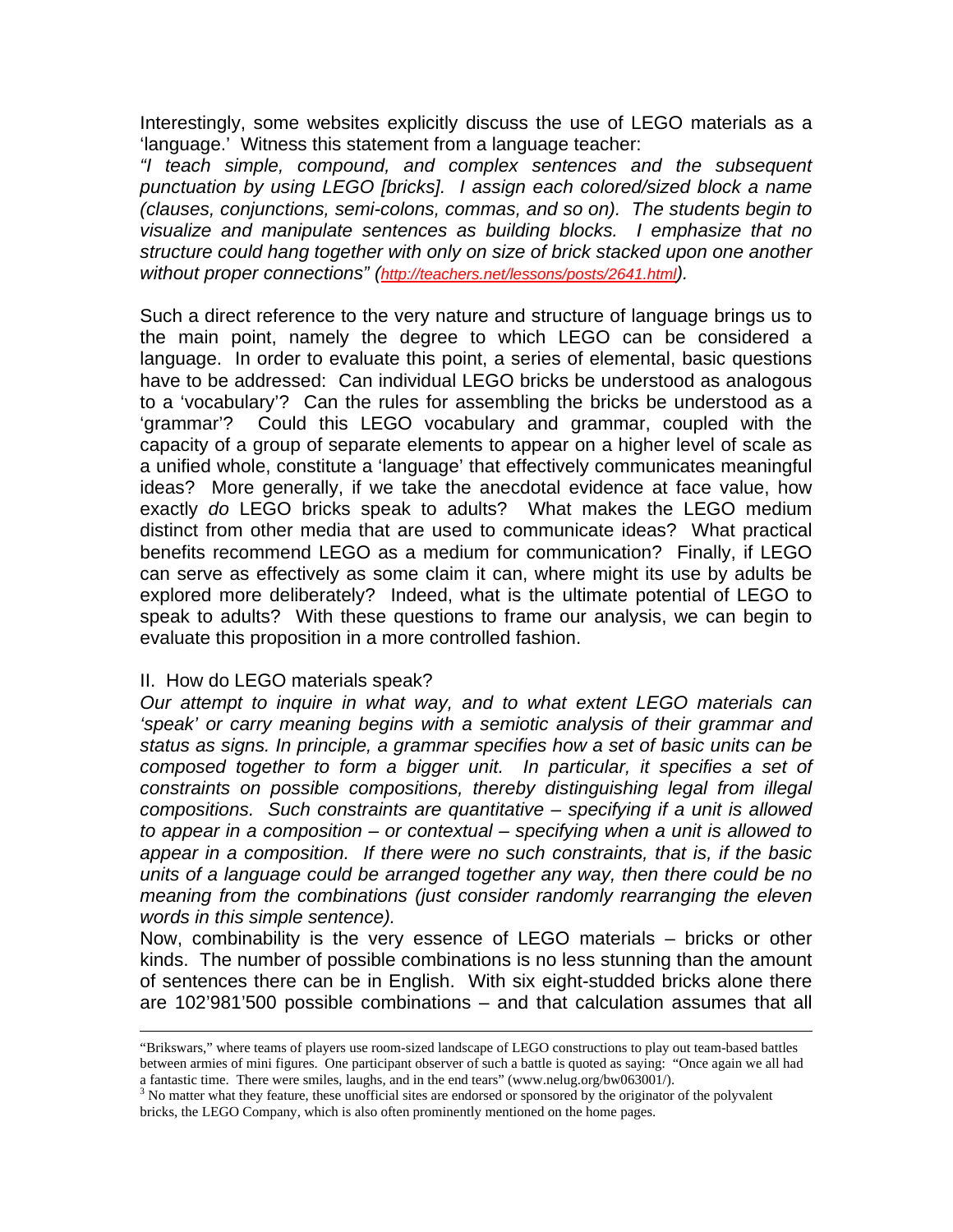six bricks are of the same color. If we factor in the total number of available colors and shapes (approximately 2'000) the combinatorial capacity becomes practically infinite, exceeding the bounds of individual, human experience. This unlimited combinability thus presents a problem if LEGO materials are to be considered as a grammar. However hard we may look, we cannot find constraints on how to combine pieces. The very point of LEGO is that every type of piece fits onto every other type of piece. There are neither quantitative constraints ("never use more than three green plates in one construction") nor contextual constraints ("never put a blue brick on top of a yellow plate"). To be sure, there are basic physical constraints on how specific tokens can be combined, e.g. that no two tokens can be in the same place at the same time. But beyond this, there seems to be no constraints on pieces being combined *qua types*, and this is precisely what is required in order to consider the LEGO materials as a grammar.

Does the absence of constraints on how to combine types of LEGO bricks mean that a LEGO does not have a grammar and that therefore there can be no such thing as a "LEGO language"? Not quite. There may be constraints on how LEGO bricks can be combined thus allowing the individual elements to constitute a grammar. However, this grammar may arise not out of the individual LEGO types or tokens themselves, but out of the social, artistic or pragmatic use of LEGO as a *medium* for communication. In this regard, semiotic theorists have identified grammars for visual design (Kress and van Leeuwen 1996), film (Metz 1974), behavior (Burke 1969), story (Propp 1968, Prince 1982), and much more. Thus while it is important to keep in mind that such grammars are very different from each other, nevertheless it is legitimate to call them all 'grammars' because they consist of a set of constraints on the composition of constituent parts, defining which compositions are legal and which are not. $4$  In this light, the grammar of LEGO does not pertain to the types of bricks that are used in communicative practices, and it may not ultimately pertain to the token LEGO bricks that are used in particular instances of communication. Thus before we settle the question of whether or not LEGO materials constitute a grammar, we must open our inquiry up to consider the process of communicating by external, visual means.

Processes of visual communication depend on the deployment of signs. A sign is anything that stands for anything else. For instance, smoke may stand for fire; a fast pulse may stand for fever, the word "dog" for a dog, and a rectangular bottle for poisonous content. From the formal, analytic perspective of semiotics (defined as the study of the role of signs in communication) languages such as English constitute one mode of signification among many others, including traffic signs and painting. From this perspective, it appears that LEGO can signify in a variety of ways. As an illustration of this point, consider the various ways in which single, red LEGO brick can function visually in accordance with the seven classical categories of signs:

 $\overline{\phantom{a}}$ 

<sup>&</sup>lt;sup>4</sup> However, "legal" can mean different things in different grammars: "appropriate" or "rational" when applied to behavior, "tasteful" or "conventional" when applied to visual design, and so on.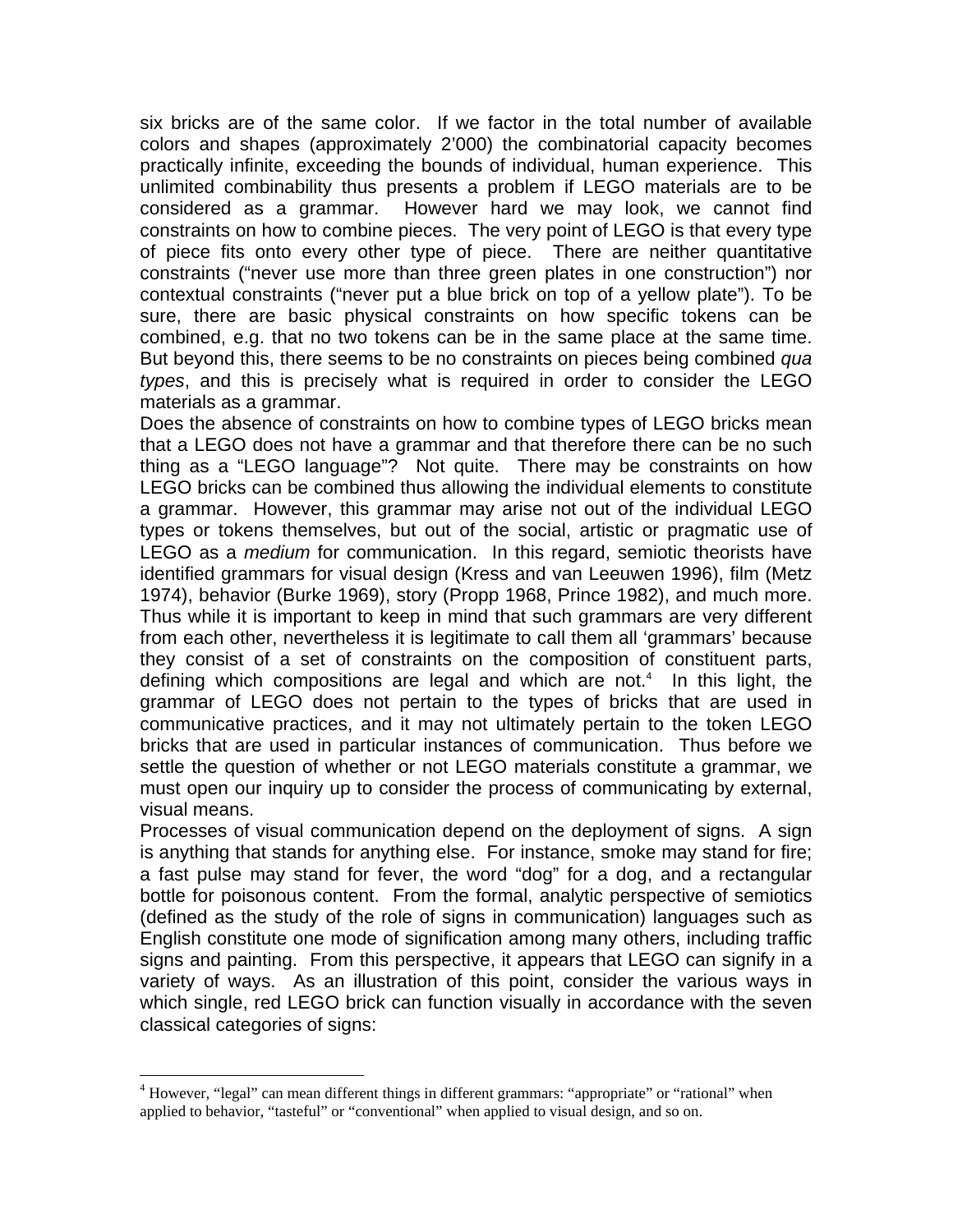*Icon* (a signifier that resembles its referent): "This red brick stands for a brick stone".

*Index* (a signifier that is causally or physically related to its referent): "This red brick stands for the LEGO wall I just built."

*Symbol* (a signifier that is only arbitrarily linked to its referent): "This red brick stands for my passion."

*Metaphor* (a signifier standing in for another signifier on grounds of similarity): "This red brick stands for our modular approach to the task."

*Metonymy* (a signifier standing in for another signifier due to causal or physical relatedness): "This red brick stands for my son".

*Synecdoche* (a substitution of part for whole or vice versa): "This red brick stands for a wall".

*Irony* (a substitution of something for its opposite): "This red brick stands for my efforts at becoming a full grown-up."

When it comes to evaluating the significance of any one LEGO sign, the above categories need not be mutually exclusive. Metaphor may also be iconic to the extent that there is a resemblance between source and target concept or symbolic to the extent that this resemblance is not obvious (as in many "dead" metaphors like "he is a good sport"). Similarly, metonymy and synecdoche may function indexically. Such overlapping does not present an obstacle for our present analysis because these analytic categories are not intended to classify and categorize particular LEGO signs, but rather to expand our theoretical and practical understanding of how the LEGO medium allows people to signify meaning in the first place. But then, what exactly makes our archetypal red LEGO brick a sign?

Formally speaking, any unit that has semantic content (i.e., any unit that signifies or stands for something else) is a sign. Therefore, any sign can be made up of other signs, and any sign can in turn, form a part of two or more other, distinct signs. Any higher level sign – a sign that contains other signs – can be referred to as a landscape of signs. The relationship between constituent signs and higher level signs is one of carrier and attribute (cf. Kress and van Leeuwen, 1996). When two or more signs enter into a relationship with each other – i.e., when a carrier sign holds multiple attributes – the relationship itself forms a metaphorical landscape of signs. So for example, if instead of a red brick we use LEGO materials to build a red haired person holding a hammer, is it the person as a whole, or merely a part of this person, like the hair, which is the sign? Formally speaking, the LEGO person in question can be considered as a metaphorical landscape of signs unto himself, the red hair being an attribute sign in relation to the carrier sign "person". The hammer is part of a bigger landscape of signs -- "person holding hammer"-- and the relationship between hammer and person sign is one of subject and object. In this light, LEGO materials appear to serve effectively as a medium in which such metaphors may be constructed and communicated. And it appears to be the three-dimensionality of LEGO materials that allow them to function particularly well as signs to communicate spatial metaphors.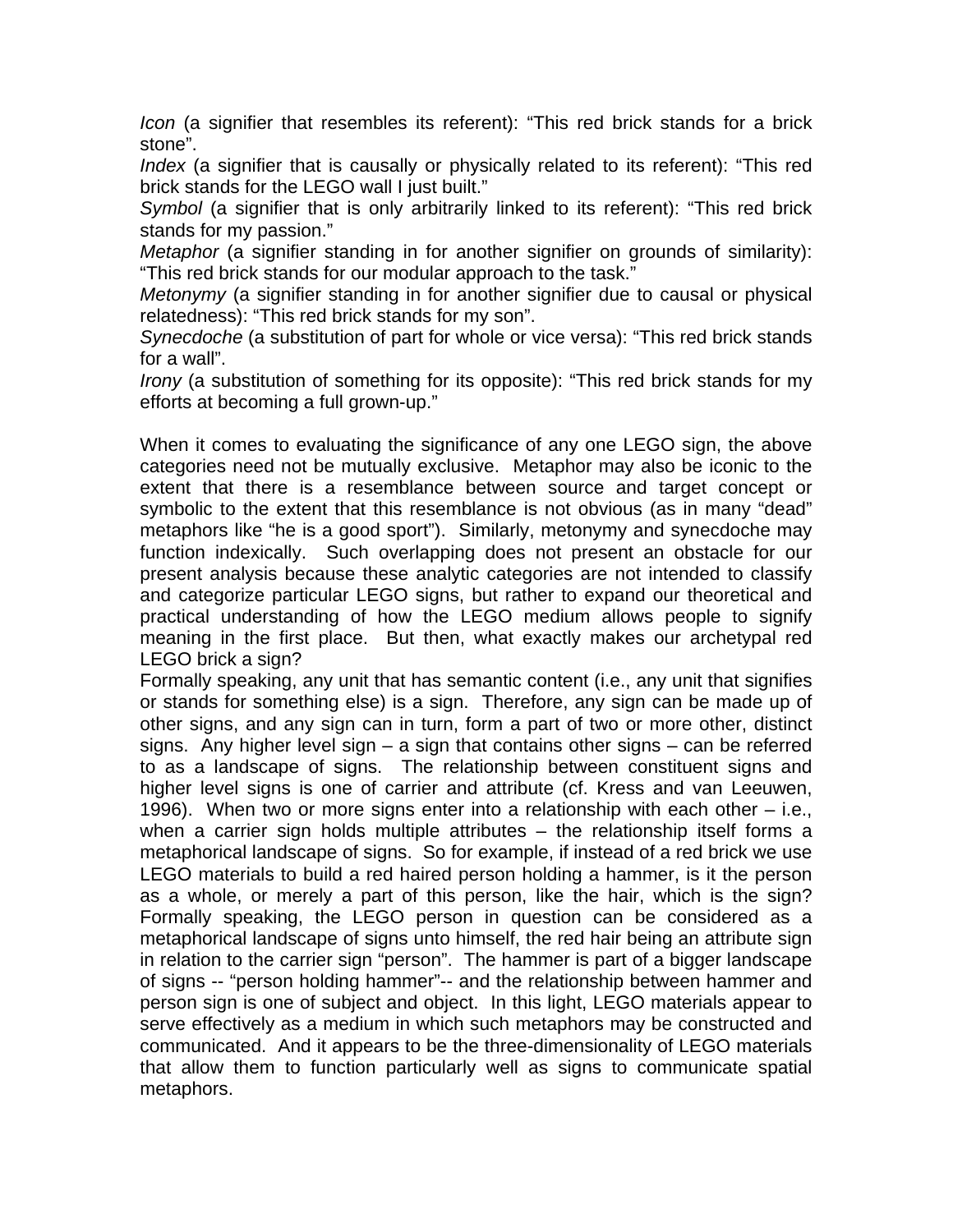Spatial metaphors are ubiquitous in our everyday life: we talk of "getting *down to* the details" or "getting *into* the habit of staying up late"; we think of our computer screen as a "desktop"; or we open our arms wide to indicate how much we love someone. Lakoff and Johnson (1980) and Johnson (1987) have argued that such metaphors are not just pure adornments, giving some color to our expression, but constitutive of our cognition. All visualization of information is, after all, nothing else than the translation of information into a spatial metaphor. We visualize abstract, logical sets as Venn diagrams, our experience of time as a timeline, hierarchical relations as tree diagrams, and processes as flow charts. In this light, it appears that the medium of verbal speech cannot fully exploit the power of spatial metaphors because it cannot express spatial metaphors in two or three dimensions, but only one – time. Consider this spatial metaphor for example: we say of people that trust each other that they are "close." Now, a verbal explanation of the relations of trust between eight people can become very tedious indeed. By the time we have gone through the list our interlocutor might have forgotten what we said first. But if we just draw it on a sheet of paper, it suddenly becomes very easy. Still using the same metaphor of 'closeness', but now using a two-dimensional medium, we can cluster together those people that form a clique and place others who may not belong to the in-group further away. In view of such a visualization of the information, our interlocutor will not have to process it all in a linear, narrative fashion, but can instead take it in all at once, as a spatial pattern. In this regard, LEGO materials appear to provide individuals with an incredibly wide variety of materials from which signs can be constructed as visualizations of complex, abstract spatial metaphors.

By extension, LEGO also appears to function particularly well as a representation of temporal relationships. Although a metaphorical landscape of LEGO signs cannot change over time without human assistance, it can still embody temporal indices (what Kress and van Leeuwen, 1996, called "vectors"). A temporal index signifies the unfolding of an event, of movement and change. A temporal index is an *index* because it points to an event that is going to happen but it is not that event itself, and it is a *temporal* index because it points to something which inhabits the dimension of time. It is anything that can point in a temporal direction toward something which may happen -- an outstretched arm, the front end of a gun, or a gaze. A still life has no temporal indices whereas a LEGO construction may have several. Examples include a mini figure that appears to be walking, or a series of bricks that appears to continue into something else. In this sense, LEGO constructions call for a narrative; we are prone to ask "what then?" even though the construction itself may be static.

In sum, while LEGO materials cannot be properly considered as a grammar due to the lack of constraints on their possible combination, LEGO materials do function exceedingly well as a medium in which a visual grammar of signs can communicate complex information using spatial metaphors and temporal indices.

### III. What makes the LEGO medium distinct?

If we grant the formal, semiotic claim that LEGO materials can be used as a medium in which a visual grammar of signs can signify spatial and temporal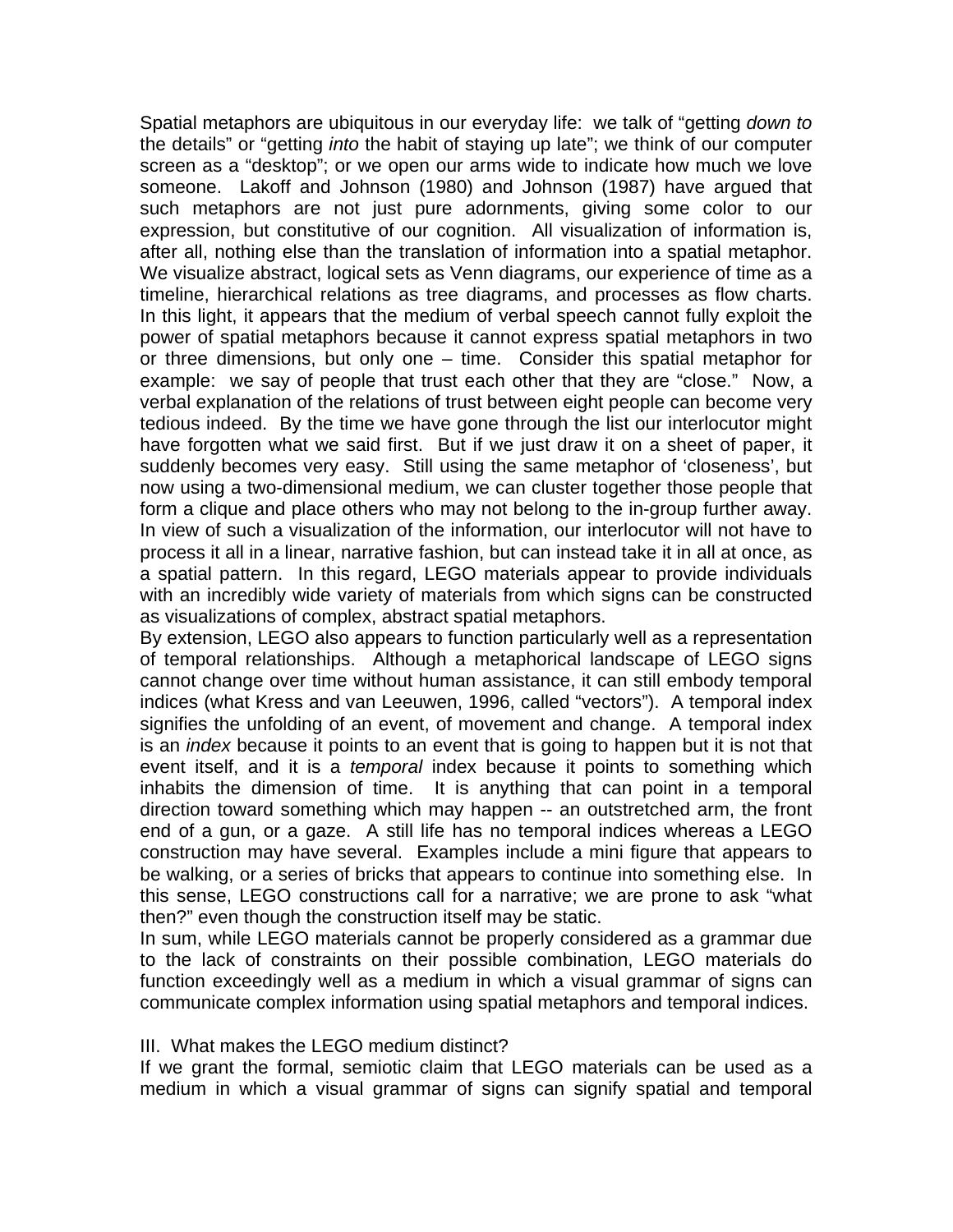relationships, still we have not begun to address the broader question why adults seem to choose the LEGO medium over other media in particular pragmatic and social situations (e.g., language-learning, computer programming, etc.). In this regard, this section of the paper begins to explore the multimodal and modular aspects of the LEGO medium, placing special emphasis on the affective, or emotional significance of the information that is communicated.

Because LEGO materials come in a wide, though limited variety of shapes, of colors, and of textures, LEGO signs carry limited ambiguity or vagueness. Every LEGO piece possesses exactly one those shapes, one of those colors, and one of those textures. No piece is blue *and* red; or something *between* a brick and a plate. It is red or it is blue, it is a brick or it is a plate. In most other media, like speech or painting, the basic ingredients are not as easily distinguishable as in LEGO signs. LEGO signs thus retain an irreducibly *modular format* no matter how complicated a construction or a landscape of LEGO signs may become. The features of discreteness and standardization shape everything that LEGO materials signify. This modularity defines, so to speak, the lower limit of granularity that anything signified by LEGO materials can reach. Coupland (1994) has put this very well:

"The charm and fun of LEGOLAND stems from seeing what was once organic, reduced to the modular: a life sized zebra seemingly built of little cubes; cathedrals as seen through the "Hard Copy" TV lens that converts the victim's face into small squares of color; a statue of Hans Christian Andersen as constructed by Chuck Close."

With a strong medium such as LEGO, the modular formatting of information could even go as far as shaping not only the message, but also the mind that sends the message: Intensive, long term occupation with LEGO as a means of signification might even create a "LEGO shaped mind." Coupland (1994) again: *"The LEGO universe thwarts entropy … The children of LEGO grew up dreaming of another world – a seamless world of .. modularity, indestructibility, sound bites, acrylonitrile butadiene styrene. And now this generation .. will help bring the world closer to a a vision of LEGOLAND."* 

McLuhan and Fiore (1967) coined the slogan "the medium is the message" to explain that media not only transmit neutrally but they also shape the message. When we not only relate to things *through* the medium, but relate to the medium itself – we love it or hate it, respect it or despise it – we take a stand towards the medium itself. In this way, the medium becomes "cathected." Cathexis is the investment of emotional energy in an object, the process by which emotion is "attached" to something. Thus, the medium can take on an even more important role than McLuhan posited: it is no longer only a medium through which communication passes, but almost a participant in the communication itself. When the medium does this double work of shaping the message and stimulating cathexis, it may seem to take on a life of its own. How then do adults perceive the life of LEGO?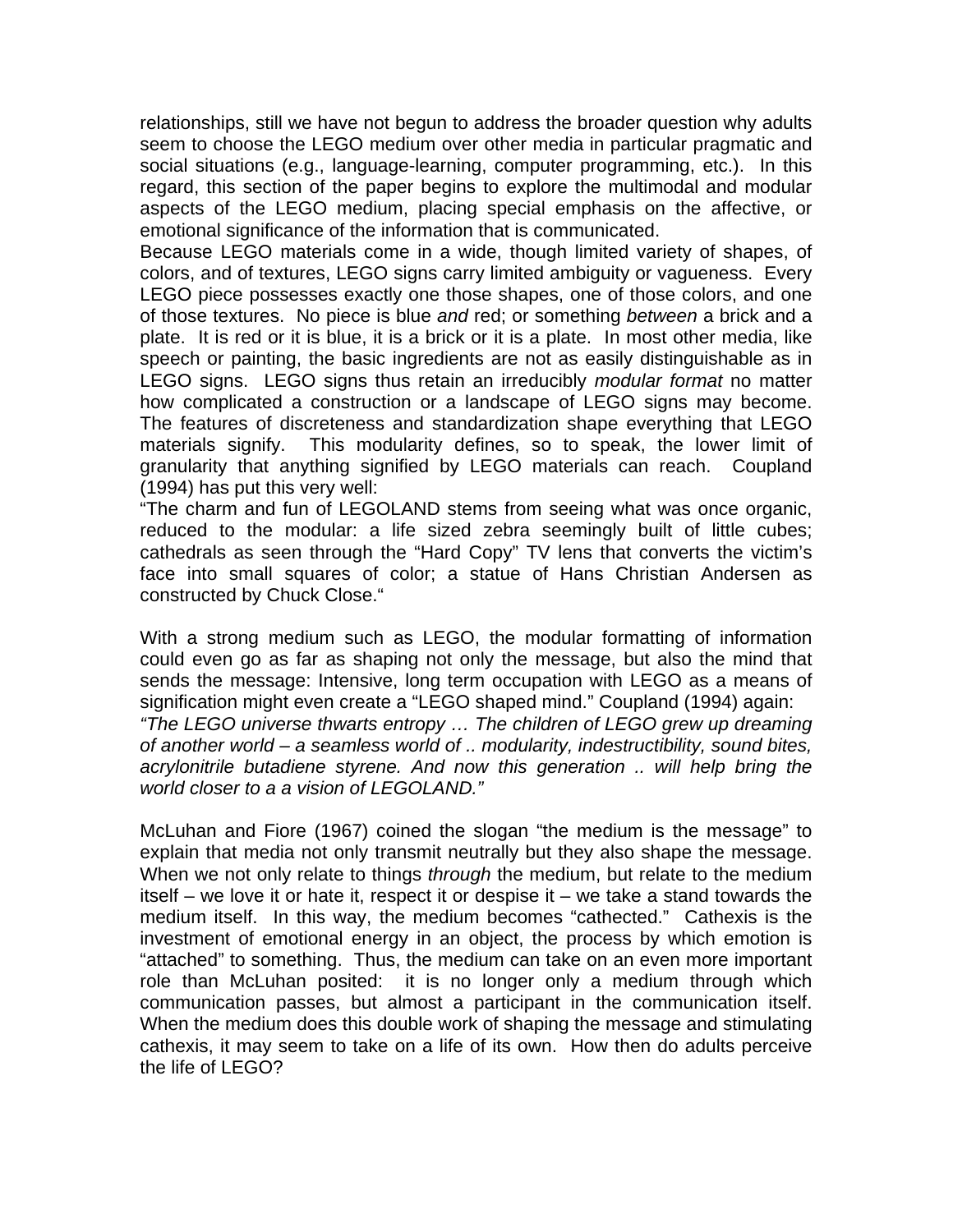LEGO signs are a medium that can be perceived through all our senses: We can see LEGO bricks, we can touch or feel a construction; we can even smell or taste it if we like; and we can hear the clicking of bricks against each other. This *multimodality* of LEGO signs creates a range of dimensions through which affective associations are evoked in us. Witness this first-hand account:

"There is hardly anything smelling as interestingly as the grey rubber tyres of LEGO wheels. When bricks were first made of ABS I immediately noticed this from the smell. They had become more salty and they smelled more strongly. Casually fingering an eight-studded brick is just so agreeable. There is this sensation of simultaneously feeling the protruding studs on top and the hollow studs on the underside … This is the LEGO feel." *(Glaser 19xx)* 

Media thus provide us not only with content, but also with a raw sensory experience of themselves. But we can never appreciate this raw sensory experience in its own right; the shapes, the colors, the texture, the clicking sound, the smell – they all trigger associations with objects or places that look, feel, or smell similarly. It is on this level that people tend either to fall in love with LEGO or to hate it. Here is a character from Coupland's novel *Microserfs* (Coupland 1996) speaking, who is obviously not liking LEGO:

*"What do I think of LEGO? LEGO is, like, Satan's playtoy. These seemingly 'educational' little blocks of connectable fun and happiness have irrevocably brainwashed entire generations of youth from the information-dense industrialized nations into developing mind-sets that view the world as unitized, sterile, inorganic, and interchangeably modular… LEGO is, like, the perfect device to enculturate a citizenry intolerant of smell, intestinal by-products, nonadherence to unified standards, decay, blurred edges, germination, and death."* 

This strong cathexis that LEGO occasions thus seems to have far-reaching consequences for the informational content it transmits. The LEGO medium not only formats the message (as McLuhan and Fiore have observed) but confers a host of affective associations onto the content – the content starts to feel like the medium. This tranformation becomes very obvious when we look at extreme cases. For example, when we build a rotting apple in LEGO, it won't smell like a rotten apple, and on close inspection it will not even really look like a rotten apple. To the contrary: LEGO will subvert the intended image and turn the rot into something that is cute, clean, hard, and durable – all of which rot is not. The affective associations that LEGO evokes are so strong that they overlay the associations that a rotting apple evokes in us in reality.

In terms of their potential for cathexis, it appears that there are strong and weak media. Of course, this relative strength or weakness may in fact not be a property that is intrinsic to the media itself, but rather it may derive from the status of the medium in a social or cultural context. People are so used to hearing the news on the radio that the affective associations of the medium are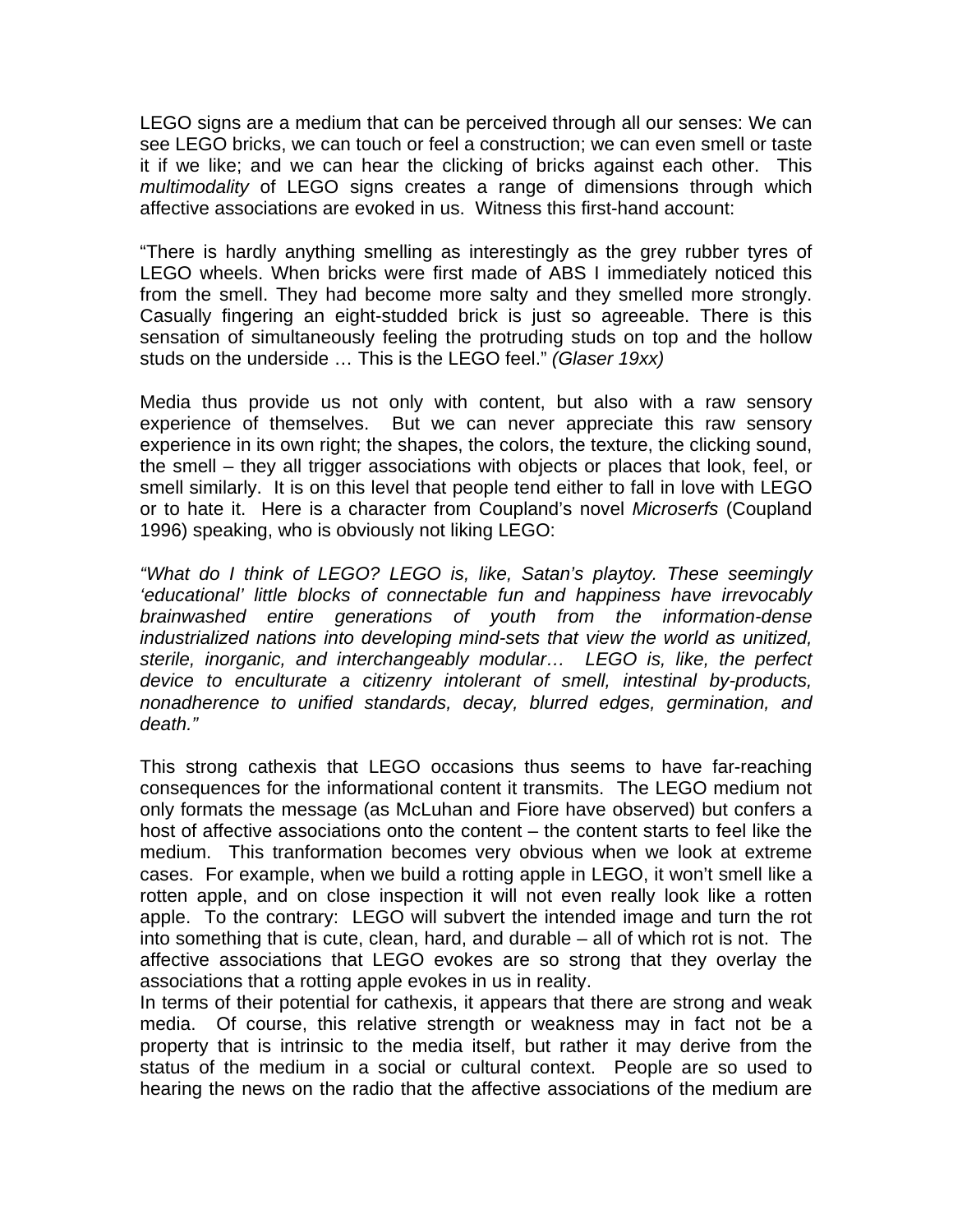not overlaying the content very strongly anymore. LEGO, in contrast, is a very strong medium, at least in cultural settings where it is a popular toy. But there are also strongly and weakly cathected *contents*. Both strong media and strong content tend to assert themselves. I f the content is weakly cathected – as the rotting apple – the medium will impose its affective associations; if the content is strongly cathected – as in news about a horrible traffic accident – the content's affective associations will eclipse the medium's. If both are strong, a veritable struggle between the two can ensue.

A stark illustration of such a struggle are the concentration camp kits built from LEGO materials by the artist Zbigniew Libera.<sup>5</sup> Many people have accused Libera of cynicism, of trivializing the Holocaust. For many people it may seem somewhat obscene to build a concentration camp with LEGO materials and to display such a construction with a LEGO logo against the wishes of the LEGO company. Whether we relish the subversion of conventional forms of representation or condemn the trivialization of traumatic events and places, the case itself presents an extreme example of the medium *and* content asserting themselves. Confronted with the signs themselves, we may well oscillate between seeing the representation of a concentration camp and seeing a LEGO construction – but it remains difficult to reconcile the emotional dimension of the content with the emotional dimension of the medium. The medium subverts the content and the content subverts the medium, and through this process both the content and medium appear to be drawn away from the values that have, through cultural convention, become inherent in them.

In any case however, it is relevant to emphasize that the LEGO medium is distinct from other media because, in addition to providing a visual grammar of spatial and temporal signs, it provides a modular format that is multimodal, speaking to different senses at once and bringing affective associations that shape the message that is communicated.

### IV. Why choose LEGO to communicate?

 $\overline{a}$ 

After looking from different angles at what makes LEGO distinct as a medium of communication, we are now in a position to give an overall assessment of the communicative potential of LEGO materials. Such an assessment requires us to take up a more pragmatic line of argument. So far, we have focused on the consumption rather than the production of LEGO signs. But even though every LEGO sign may be perfectly capable of speaking for itself, behind every LEGO sign there is a human agent that has assembled it. To paraphrase Maturana and Varela (1997), every LEGO sign is built by somebody. So each act of interpreting a LEGO sign is a communication not only between a sign and a human but between two humans – however indirectly. To assess why people would choose LEGO as a medium for communication, we need only synthesize the modular format and three-dimensional multimodality outlined above. To wit: LEGO signs appear to offer great potential for communication because the

 $<sup>5</sup>$  The LEGO Company had donated the material to the artist Libera. When it was clear that he used the materials in a</sup> way that was contrary to the LEGO Company's values it distanced itself from this work and publicly stated that there would have been no donation if Libera had been clear about his aims.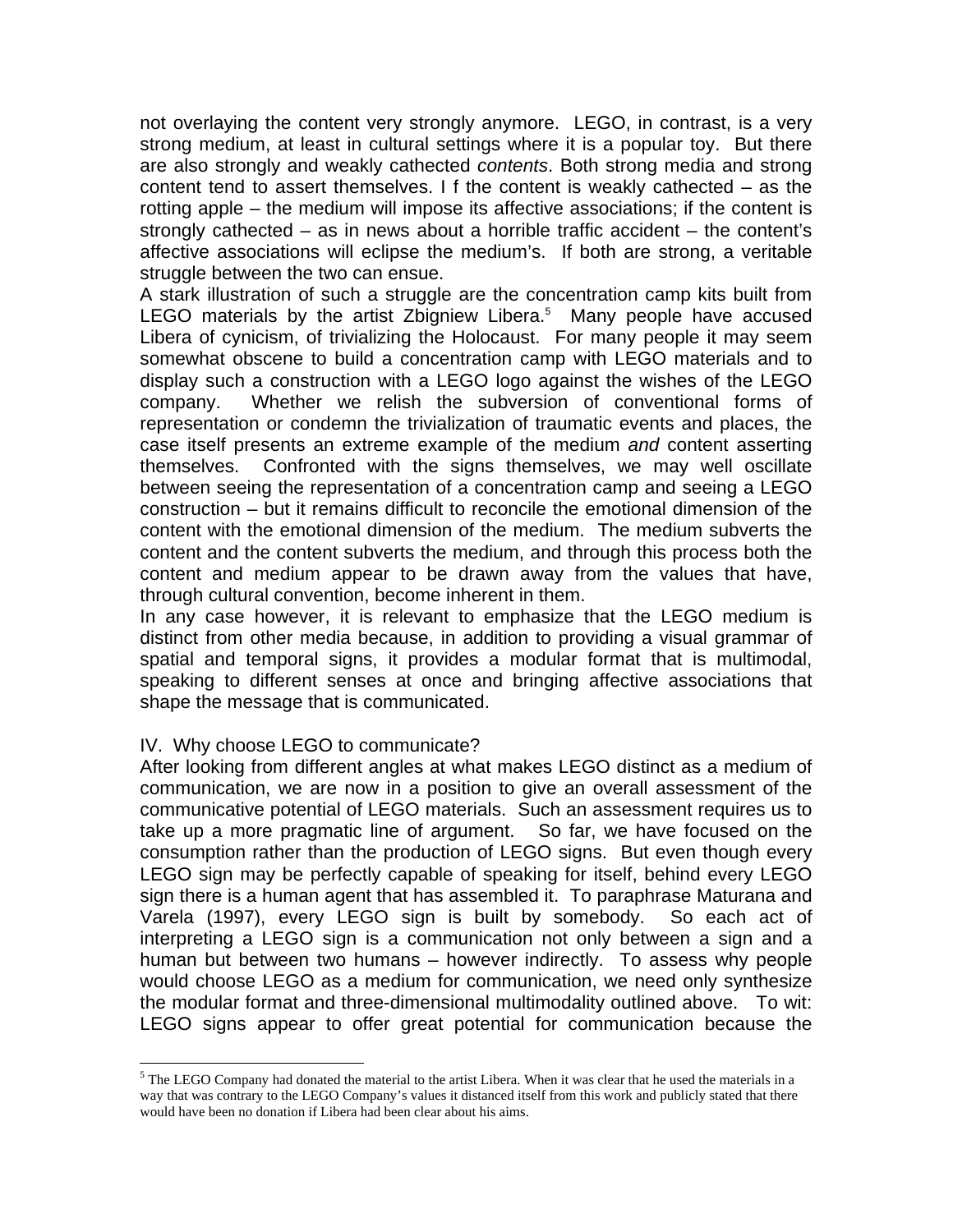medium can convey a great deal of information while inviting a high degree of interaction and participation. In other words:

The three-dimensional multimodality of LEGO signs allows them to convey information in a way that is emotionally impactful and thus, memorable.

The modular format of the LEGO visual grammar of signs increases the potential for interactive communication.

This section of the paper will explore these two claims in greater detail. Multimodality increases communicative capacity to the extent that each modality provides a different channel for conveying information. A LEGO sign does not merely signify what its shape resembles, say "house" or "elephant," but the various aspects of LEGO's materiality have additional semiotic qualities. For instance, take color. In our occidental culture, red signifies "love" or "passion", black signifies "death" or "depression", and white signifies "innocence" or "purity". Similarly with other modalities, there are textures that signify "cheap" and others that signify "posh" or "funky" – and so on. Thus, in choosing the LEGO medium of signs one also chooses a material, a texture, a granularity – all of which have some signification. This signification is not necessarily intrinsic to the particular texture or granularity of LEGO. Rather, it is embedded in social and cultural patterns of assigning meaning to or valuating a particular texture, granularity, etc. By constructing a LEGO sign, the producer can also choose shapes and colors and consciously deploy them as different forms of signs to carry distinct significations. For instance, a LEGO elephant can be intended to serve both as an icon (signifying "elephant") and a metaphor (signifying "thick skinned"). Of course, there never any guarantee that the message sent through all those channels will be interpreted in the intended way, since producer and consumer of a LEGO sign do not necessarily draw on the same web of meaning to interpret all aspects of the sign's materiality. Furthermore, the intended meaning and the actual interpretation are equally grounded in affective associations attached to the LEGO medium. Sympathy or antipathy for the medium will therefore always impact the signified, and if the affective associations of the producer and the consumer are at odds, the intended message may well be distorted. Such problems pertain to communication *per se* and do not diminish the communicative potential of LEGO signs in particular. Indeed, the fact that the multimodality of LEGO signs may increase the potential for misunderstanding is just the flipside of one of its biggest strengths, namely that it provides both the producer and the consumer with multiple channels to send and receive information.

In view of this communicative capacity, the LEGO signs that we are normally exposed to – photographed constructions on the internet, the sculptures at LEGOLAND – make relatively little use of LEGO signs' potential for communicative interaction. We have in the previous section stressed the constraints the LEGO modular format puts on the content. Now we will attempt to show that this very constraint may, paradoxically, be a source of great freedom when it comes to the *use* of LEGO. What then are the pragmatic benefits of using LEGO materials to communicate?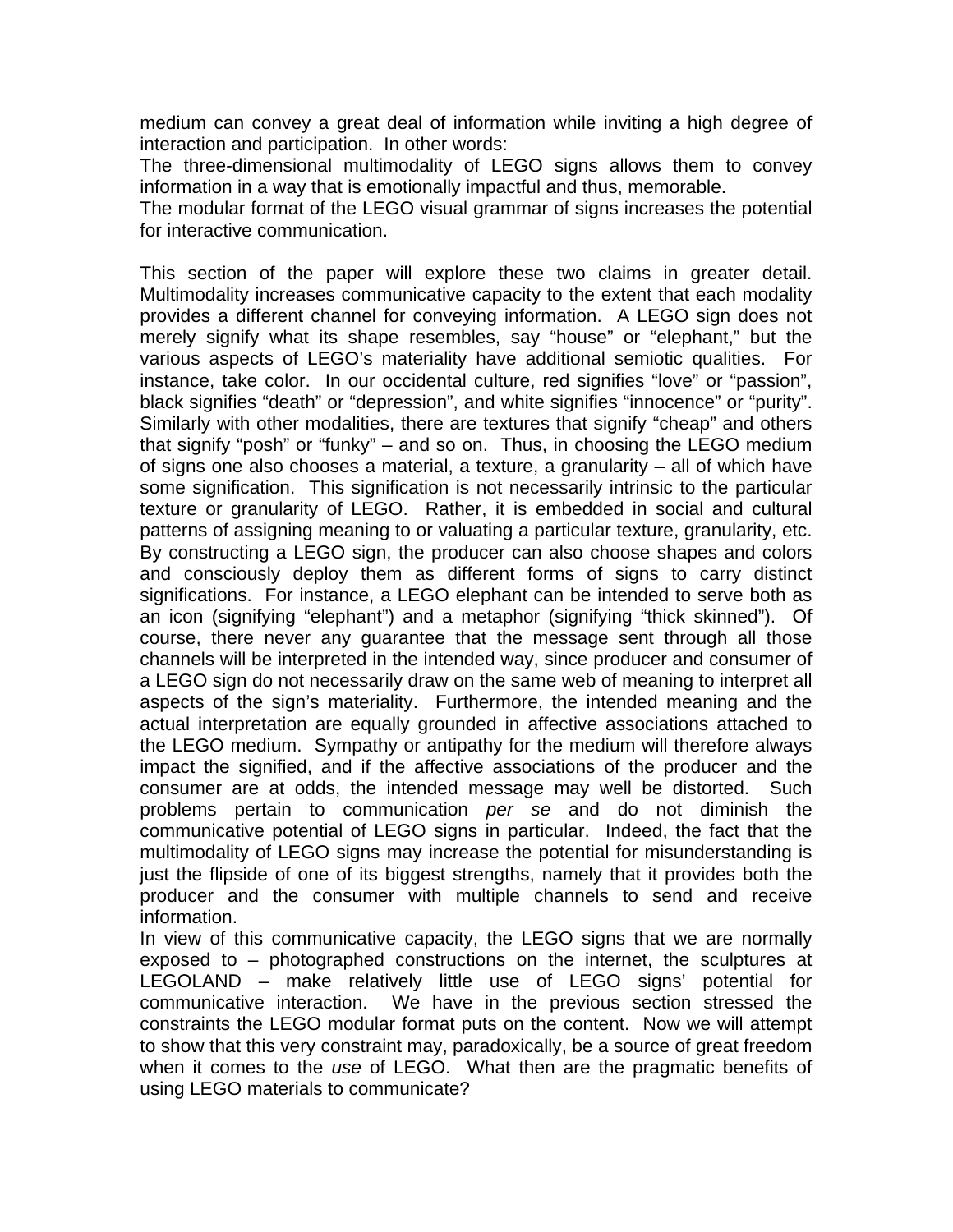Low barriers to participation: *Anyone – literally, any child or adult with basic manual competencies – can use LEGO. Unlike other media – think of oil painting – LEGO does not require specific talents, exceptional hand-eye coordination or a lot of training and experience. The moment you connect your first two LEGO bricks, you are already becoming an expert. Even the most complicated construction is not technically more difficult than putting those first two bricks together. What is scalable in the use of LEGO is not the technique, but only the number of bricks used. In LEGO there are no virtuosos; or put differently: everybody can be as much a virtuoso as everybody else.* 

Repeatability by anyone, anytime: *Oil paintings start out with little sketches, then the canvas might be mapped out with a coal pen, and finally layer upon layer of paint is applied. In the end product, we only see the topmost layer; the process by which the painter got there, however, has become invisible. When contemplating a painting, we often wonder: how did the painter get there? What exactly had to be done to create this or that effect? With LEGO materials there never are such questions. Any LEGO sign is also its own blueprint. There is no mystery or genius behind the way a LEGO sign was assembled. Even the biggest and most elaborate construction can be repeated by anyone, given enough time and material. The only distinction a LEGO builder can ever get, is to have gotten there first, but whatever the feat was, anyone could have done it.* 

Complete reversibility: *LEGO has a reset button that many other media do not. Whatever is built in LEGO can be deconstructed at no cost other than a little time, and then it can be rebuilt again. A painting, in contrast, cannot be*  unpainted; the color cannot be taken off the canvas and forced back into the *tube. Disassembling a painting means destroying it and destroying it means losing what is unique about this painting – the brushstrokes that only this one painter could produce. In LEGO signs nothing can get lost, since whatever is destroyed can be re-created without any loss of information. We can go from order to disorder and back as many times as we like.* 

*Complete connectivity:* Thanks to their standardized, modular format, LEGO materials can be connected in any way. Every piece fits onto every other piece, and any piece can take the place of a piece of the same type.

These four features of LEGO signs – connectivity, low barriers, repeatability, and reversibility – create a space in which extensive interaction is possible. LEGO signs are therefore an extremely inclusive medium – as inclusive as it gets. The modular LEGO format thus makes everybody equal with respect to the power of expression. While in painting the genius and in politics the good rhetorician may attract the most attention, LEGO provides a medium in which everyone can communicate. LEGO signs are an instantiation of the open source idea, *avant la lettre*. Notions of originality and plagiarism, of exceptional skill or talent are not applicable. More importantly, LEGO signs offers the potential of *co-construction*. Unlike in speech where each word can only be spoken by one speaker, in LEGO the exact same sign can be in the hands of many people. LEGO signs' communicative potential is thus most fully exploited where people engage in coconstructive processes of signification. In this sense, LEGO provides a medium in which ideas can be collectively proposed, considered, re-considered,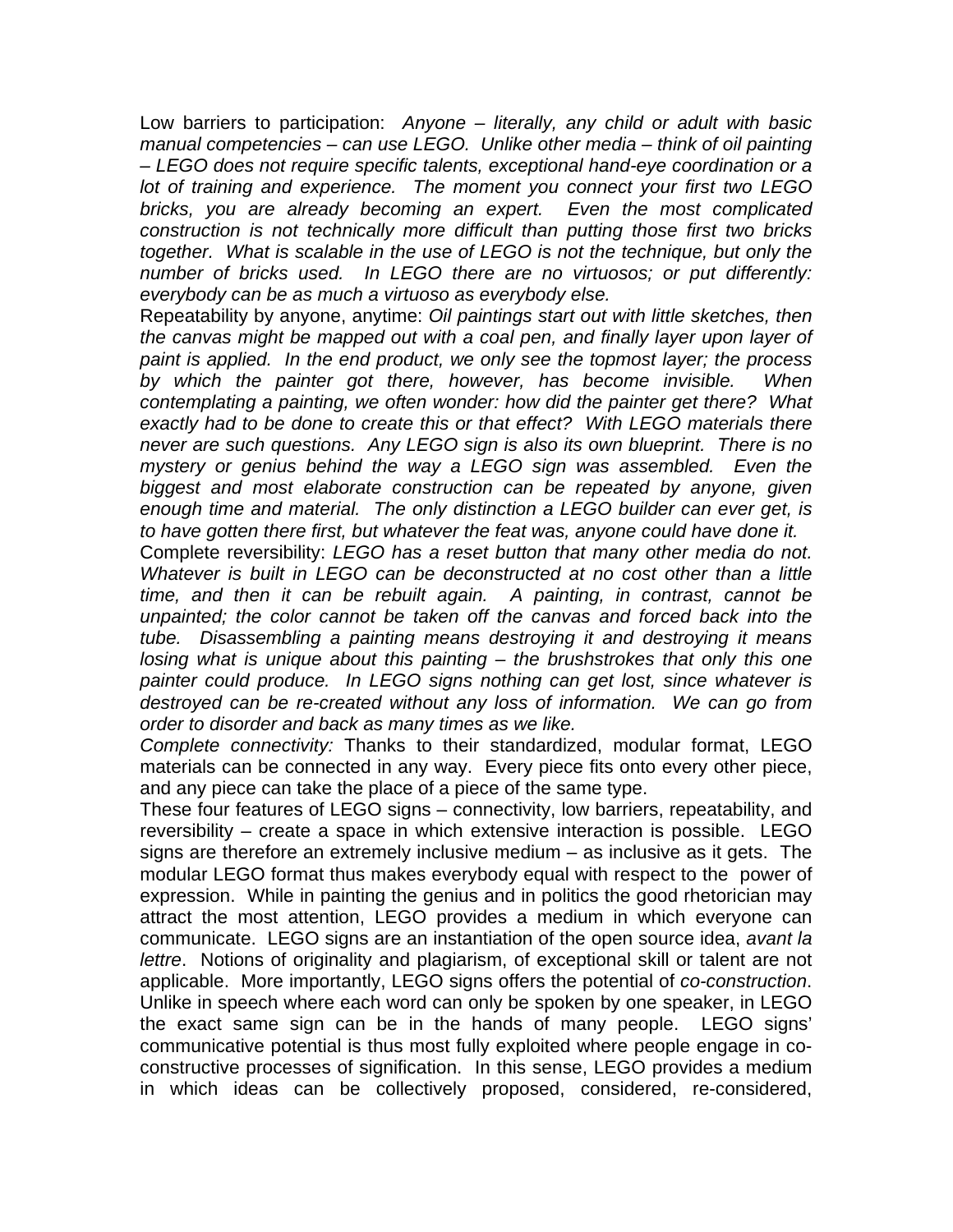negotiated, simulated, and transformed. Indeed, the LEGO medium appears to be optimally suited to intensive, communicative interaction.

V. Conclusion: In what situations might LEGO enable more effective communication for adults?

The widespread adult use of LEGO materials that is manifest on the internet and elsewhere may be generally explained as an embrace of the capacity for intensive, communicative interaction that the LEGO medium affords. Children who use LEGO may well experience emotional, social and cognitive benefits as a result of their play, but insofar as adults have a more developed ability to reflect on, evaluate and select different media for expression, the adult embrace of LEGO is more interesting from the perspective of social semiotics (Halliday, 1978).

In keeping with the pragmatic origins of semiotic theory (Pierce 1958), we believe it is appropriate to speculate regarding those domains of adult life that might benefit from the self-reflexive, deliberate use of LEGO materials as a medium for intensive communicative interaction. Framed in terms of need, in what instances do adults appear to suffer the *lack* of an expressive grammar of signs that carry a wide range of possible significances while remaining fundamentally accessible and amenable to collaboration among interested parties? In the interest of inspiring further inquiry, we name *therapy, teaching and experiential learning* and *organizational processes.* Data already shows that these are likely to be fruitful paths for investigation.

There is a longstanding tradition in the world of therapy of using play-based approaches to deal with a variety of cognitive (e.g., Sharlin et al., in press) and emotional (e.g., Klein, 1932; Axline 1969; Winnicott, 1971) psychological issues. Although there is considerable anecdotal evidence that LEGO materials are used by different therapists, no systematic approach has yet been developed. Nonetheless, the multimodality and modularity of LEGO materials would seem to be highly amenable to the needs of therapists and their patients, if used as part of a well-designed process under the supervision of professionals in the field.

As the quotation from the teachers.net site above indicates, there is already considerable experimentation in the use of LEGO materials for pedagogical purposes underway. A case in point is the Edventures.com organization (discover.edventures.com), which lists several pages on its website of learning activities that use LEGO materials, in a great variety of technical and nontechnical fields (see also www.weirdrichard.com). More specifically, the pedagogical paradigm of 'experiential learning' provides ample justification and precedent for the use of LEGO materials by adults. For example, a forestry course offered at a college in Washington uses LEGO "to demonstrate metaphorically the relationships between site resources and growth of trees of certain sizes" (www.snr.missouri.edu/meetings/ FORESTRY\_PEDAGOGY.htm). An Operations Management course at a college in New York uses LEGO to introduce "linear programming theory in the context of production and resource allocation" (http://web.lemoyne.edu/~wright/lego.htm). Such examples suggest that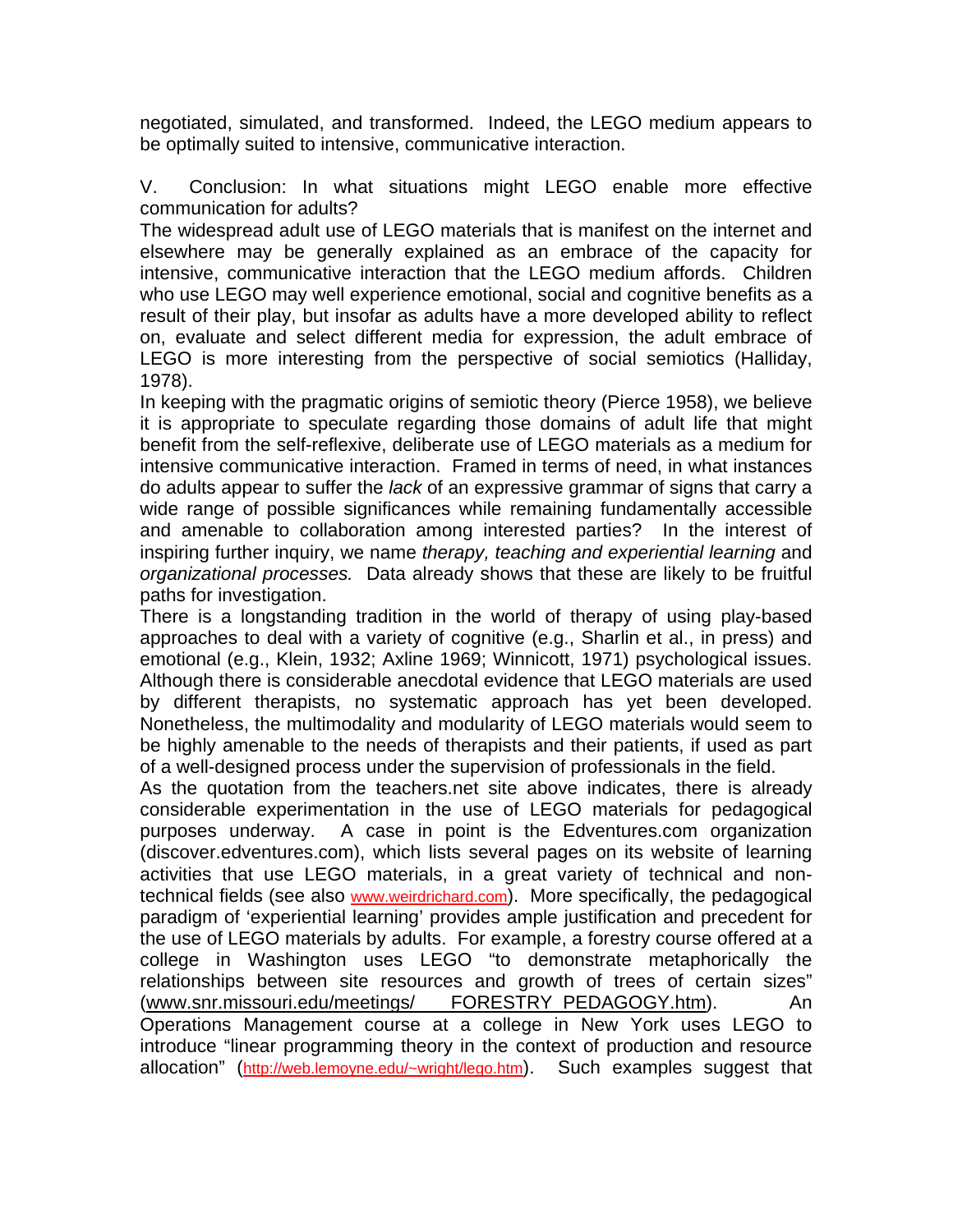LEGO materials could add significant value to adult educational activities of many kinds.

In view of such opportunities, it is important to note that the managerial consulting and training disciplines which focus on enhancing organizational processes (such as organizational development, or organizational effectiveness) typically use experiential learning methods to achieve their ends. For instance, the organization called "Human Excellence" based in Austin, Texas, develops experiential education programs that aim for both effectiveness and fun. Working with one of their clients, the Samsung Austin Semiconductor unit, the Human Excellence group had a large cohort of managers undertake a building exercise using LEGO materials, in which they actually built workable equipment. While creativity is highlighted in this exercise, the key point is that it is also a clever, playful, but highly experiential activity which captures key elements of experience while making experimentation and learning non-threatening (see the site http://www.refresher.com/!blabbermouth.html). A report from another business consultant who uses LEGO materials in a variety of exercises clearly states the value that can be obtained:

*Without exception, people reported positive experiences. Participants like assembling structures and meeting challenges with the pieces and facilitators like designing activities with them. They are colorful, reusable, flexible in application, and engaging for participants. And it took many of them immediately back to a playful childhood framework of experimentation and concentration (from www.business.com/)* 

In sum, the potential for exploration and experimentation using the medium of LEGO materials with adults in areas such as therapy, experiential learning, and organizational processes would seem to be significant.

We began this paper with novelist Coupland's claim that LEGO is "language in itself." Using semiotic theory we argued that LEGO materials constitute a medium with a visual grammar of signs that we can use for our communications. Furthermore, we have shown that the capacity of this medium to carry both cognitively abstract as well as emotionally charged information derives both from its modular format and from its multimodal appeal to the various human senses. Finally, we have explored the pragmatic benefits that the medium offers to people who choose it: low barriers to entry, repeatability, reversibility and connectivity. We conclude that, formally speaking, Coupland was not right – LEGO is not a language in itself. However, we have found that LEGO materials may serve as a medium with an inherent potential to give rise to new forms of communicative interactions among adults. In such interactions a LEGO brick may become more than just a 3D rectangular piece of plastics. It may become a sign that carries cognitively abstract and emotionally charged information, thereby bringing about a new kind of language. In this respect, maybe Coupland was just a few years ahead of his time.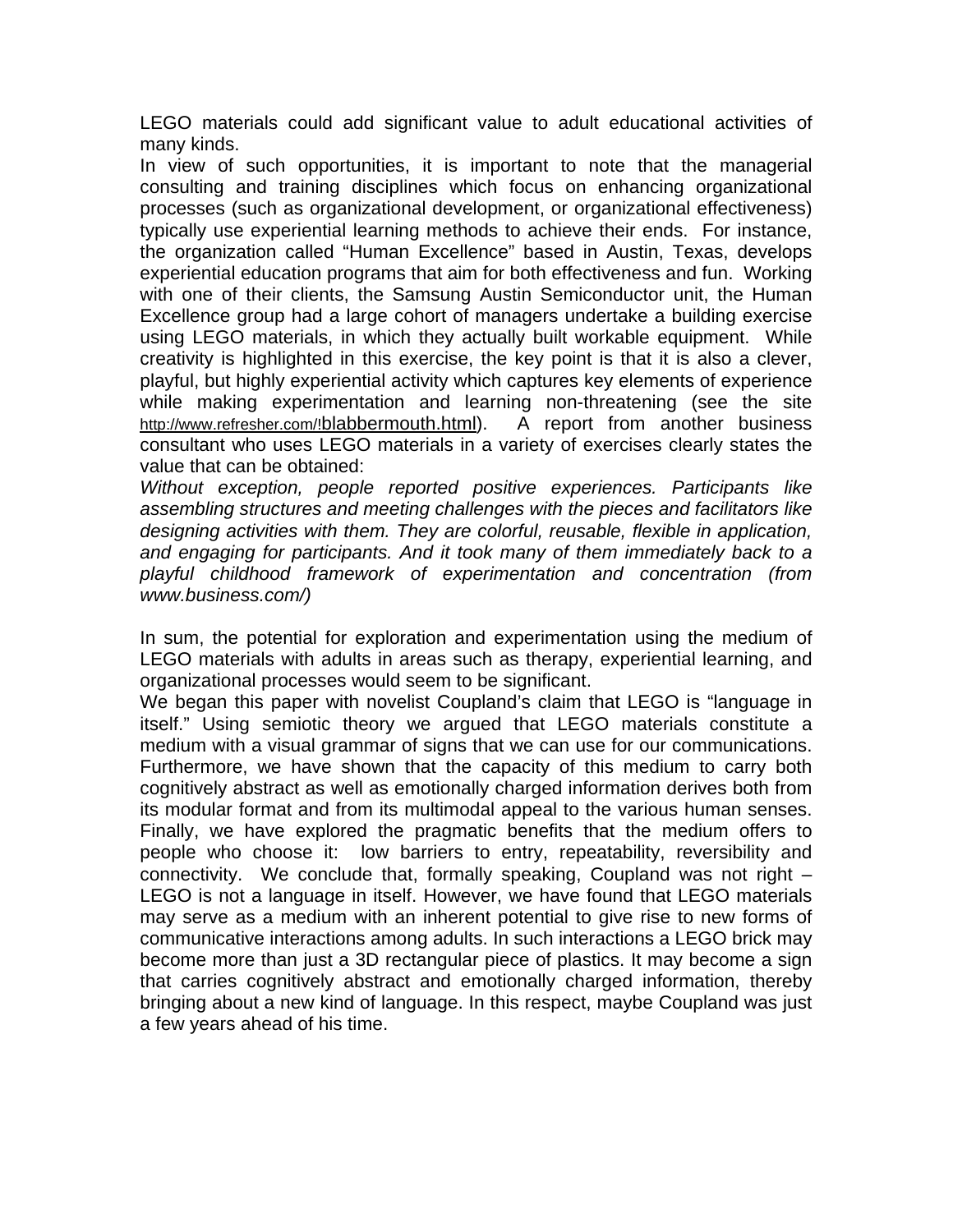### REFERENCES

Axline, V. (1969) *Play therapy*. New York: Random House

Burke, K. (1969) *A grammar of motives*, Berkeley: University of California Press.

Campbell, J. (19xx) *The hero with a thousand faces*, London: Fontana.

Coupland, D. (1994) Toys that bind, in: *New Republic/June issue*.

Coupland, D. (1996) *Microserfs*, New York: HarperCollins.

Glaser, P. (19xx) LEGOlize it, don't criticize it, in: Horx, M. and Wippermann, P., *Markenkult – Kultmarken*. Düsseldorf: Econ.

Gombrich , E. H. (1977) Art and illusion: a study in the psychology of pictorial representation, London: Phaidon.

Johnson, M. (1987) *The body in the mind*, Chicago: University of Chicago Press.

Klein, M. (1932) *The Psychoanalysis of Children,* London: Hogarth.

Kress, G. and van Leeuwen, Th. (1996) Reading images: the grammar of visual design, London: Routledge.

Lakoff, G. and Johnson, M. (1980), *Metaphors we live by*, Chicago: University of Chicago Press.

McLuhan, M. and Fiore, Q. (1967) *The medium is the message*, New York: Bantam.

Metz, Ch. (1974) *Film language: a semiotics of the cinema*, New York: Oxford University Press.

Peirce, Ch. S. (1931-58) *Collected Writings*, Vol. 1-8, Cambridge: Harvard University Press.

Prince, Gerald (1982) *Narratology: the form and functioning of narrative*, Berlin/New York: Mouton de Gruyter.

Propp, V. I. (1968/1928) *Morphology of the folktale*, Austin: University of Texas Press.

Saussure, F. de (1974/1916) *Course in general linguistics*, London: Fontana/Collins.